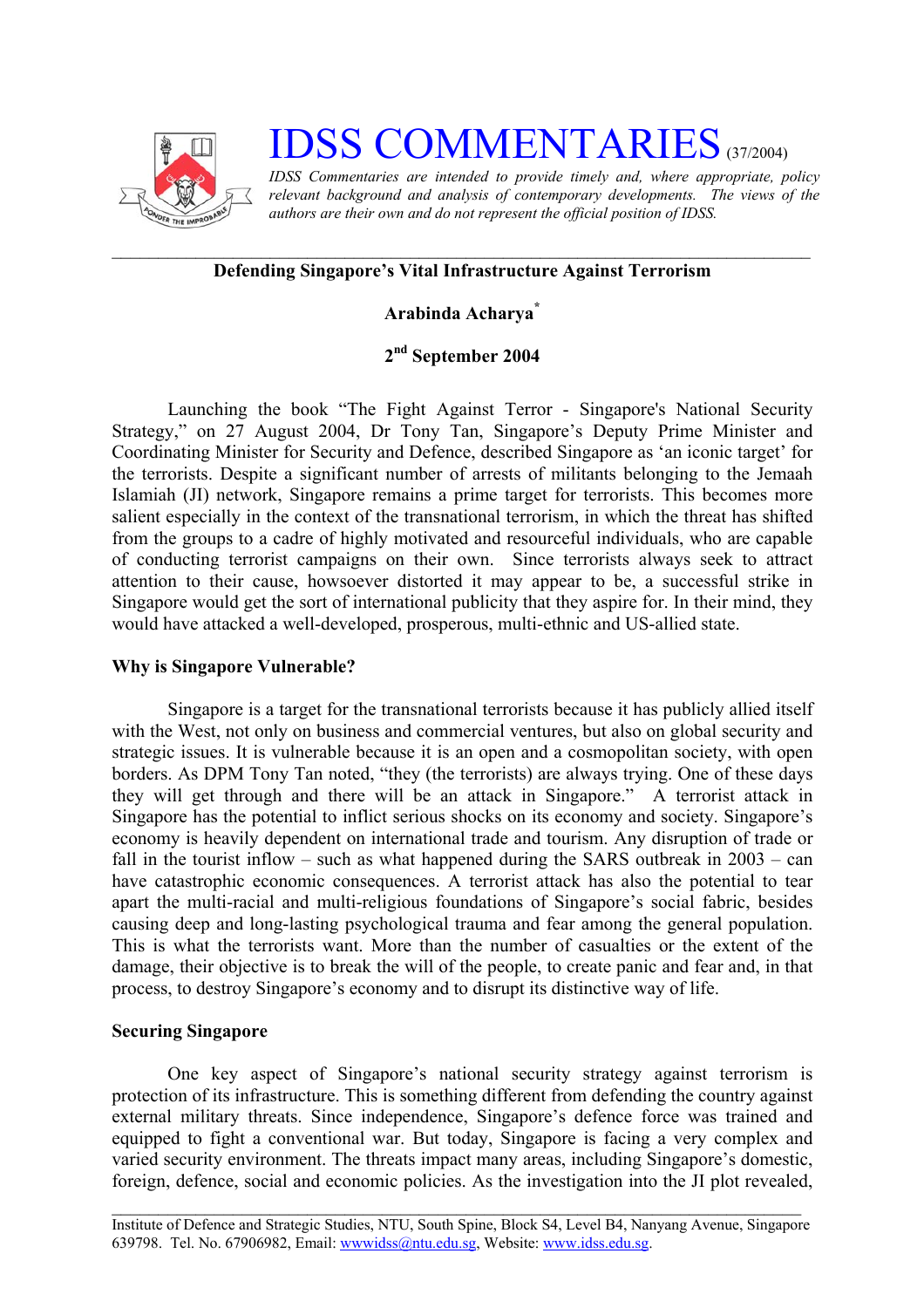the Singapore JI cell was planning to attack a range of targets in Singapore that included government buildings and embassies of foreign governments, land transportation infrastructure, military bases, aviation and shipping. Had these plans succeeded, besides inflicting civilian casualties, they would have had devastating effects on the economy and would have undermined public confidence to a great extent.

To confront the emerging challenges involving non-conventional threats and targets, the government is adopting new policies, building new structures and developing new capabilities. The objective is to have a robust, deliberate, and sustainable national security strategy with which it would be possible to anticipate the threats and understand and manage them with appropriate responses if and when they occur. With proper implementation it would be possible to minimize Singapore's vulnerabilities, reduce the threat to a tolerable limit, and make it difficult if not impossible for the threat to materialize. It would also enable the authorities to respond effectively in a crisis, and to restore normalcy and public confidence quickly.

Visible and proactive measures to secure physical infrastructures and the conduits of Singapore's economy are important elements in the country's national security strategy. Based on the recommendations of the National Critical Infrastructure Assurance Committee, Singapore has initiated several measures to protect its critical infrastructure, key installations and prominent public places, such as: Jurong Island, Boat Quay, the Esplanade and Holland Village and its power stations and water supply networks. Security at the venues hosting high profile events is being consistently monitored. To prevent the entry of terrorist elements, the government has fortified the land, sea and air access to Singapore with strong controls to monitor and regulate the movement of goods and people.

An estimated two million people use Singapore's public transport system daily. The government has adopted extensive measures to enhance the safety and security of the system and to deal with contingencies especially in the Mass Rapid Transit (MRT) network. These include the deployment of transit security personnel, disaster management drills, as well as public vigilance broadcast messages and posters. A Public Transport Security Committee reviews the security of the public transportation system, covering infrastructure such as bus exchanges, terminals, MRT stations and depots. A National Civil Aviation Security Committee oversees implementation of the various steps- checked-in baggage security, cockpit access control, access to restricted areas of the airport including the airport concourse and aircrafts and other key installations etc.- to enhance aviation security, to secure Changi Airport against terrorist attacks and prevent hijacked aircraft taking off from the airport.

Since much of Singapore's economy is dependent on sea-borne trade, the government has also undertaken measures to enhance security in its ports as well as in the waters around it, including the critical sea-lanes such as the Singapore Straits and the Straits of Malacca. Security at key maritime checkpoints – Singapore Cruise Centre, Tanah Merah Ferry Terminal - has been strengthened. Recognizing the dangers posed by illicit sea-borne cargoes, Singapore has joined the Container Security Initiative (CSI) to thwart terrorists' attempts to smuggle in men and explosives, or to use the containers as weapons of mass destruction. It has also implemented 'The International Convention for the Safety of Life at Sea (SOLAS)' to boost maritime safety and the 'International Ship and Port Facility Security (ISPS)' Code which is designed to help evaluate terrorist threats involving all aspects of shipping- port facilities, ships and crew.